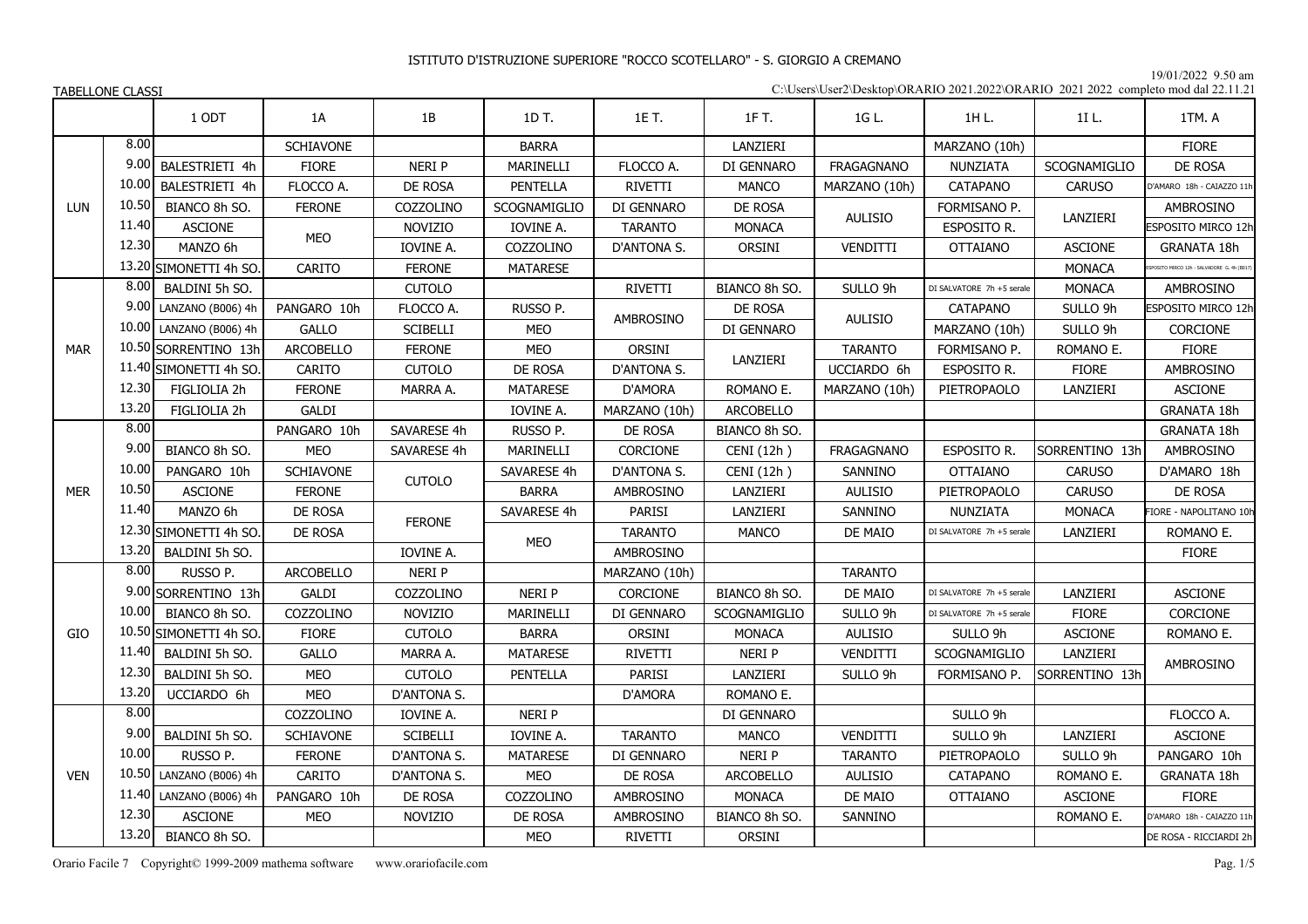19/01/2022 9.50 am

| C:\Users\User2\Desktop\ORARIO 2021.2022\ORARIO 2021 2022 completo mod dal 22.11.21 |  |
|------------------------------------------------------------------------------------|--|
|------------------------------------------------------------------------------------|--|

|            |       | 1TM.B                                      | 2 ODT            | 2A               | 2B              | 2D T.             | 2E T.            | 2F T.            | 2G L.                     | 2H L.               | 2TM. A                                  |
|------------|-------|--------------------------------------------|------------------|------------------|-----------------|-------------------|------------------|------------------|---------------------------|---------------------|-----------------------------------------|
|            | 8.00  | <b>MANCO</b>                               | BALESTRIETI 4h   |                  | NERI P          |                   | CORCIONE         | SCOGNAMIGLIO     | DI SALVATORE 7h +5 serale |                     | DE ROSA                                 |
|            | 9.00  | GRANATA 18h                                | LANZIERI         | <b>SCHIAVONE</b> | <b>CUTOLO</b>   | RUSSO P.          | RIVETTI          | <b>FRANCESCA</b> | MARZANO (10h)             | <b>OTTAIANO</b>     | CORCIONE                                |
|            | 10.00 | <b>ORTINO</b>                              | <b>MATARESE</b>  | <b>FIORE</b>     | D'ANTONA S.     | MARINELLI         | DI GENNARO       |                  | GRANATA 18h               | LAMA                | CORCIONE                                |
| <b>LUN</b> | 10.50 | ESPOSITO MIRCO 12h - SALVADORE G. 4h (B017 | ORTINO           | RIVETTI          | IOVINE A.       | <b>BARRA</b>      | PARISI           | NERI P           | SANNINO                   | ESPOSITO R.         | <b>CARUSO</b>                           |
|            | 11.40 | <b>ORTINO</b>                              | SCHIAVONE        | <b>FIORE</b>     | <b>FERONE</b>   | <b>NERI P</b>     | AMBROSINO        | CENI (12h)       | VENDITTI                  | GRANATA 18h         | ROMANO E.                               |
|            | 12.30 | DE ROSA                                    | ORTINO           | CARITO           | <b>SCIBELLI</b> | <b>MATARESE</b>   | AMBROSINO        | ROMANO E.        | <b>TARANTO</b>            | PIETROPAOLO         | OSITO MIRCO 12h - SALVADORE G. 4h (B017 |
|            | 13.20 | MANZO 6h                                   |                  | <b>MEO</b>       | <b>NOVIZIO</b>  | IOVINE P.         | ORTINO           |                  |                           |                     | <b>TIRELLI</b>                          |
|            |       | 8.00 ESPOSITO MIRCO 12h                    |                  | <b>MEO</b>       | NERI P          | <b>PENTELLA</b>   | ORSINI           | DI GENNARO       |                           | <b>OTTAIANO</b>     |                                         |
|            | 9.00  | IOVINE P.                                  | BALESTRIETI 4h   |                  | NERI P          | COZZOLINO         | <b>BARRA</b>     | <b>ORSINI</b>    | DI SALVATORE 7h +5 serale |                     | TIRELLI                                 |
|            | 10.00 | PANGARO 10h                                | PARISI           | SCHIAVONE        | COZZOLINO       | IOVINE P.         | GIROLAMI         | NERI P           | MELCHIORRE                | LAMA                | TIRELLI                                 |
| <b>MAR</b> | 10.50 |                                            | FLOCCO A.        | PANGARO 10h      | IOVINE A.       | MARINELLI         | CORCIONE         | <b>FRANCESCA</b> | FRAGAGNANO                | MARZANO (10h)       |                                         |
|            | 11.40 | IOVINE P.                                  | <b>MATARESE</b>  | GALDI            | MARRA A.        | COZZOLINO         | MARINELLI        | <b>MONACA</b>    | SANNINO                   | PIETROPAOLO         | <b>CARUSO</b>                           |
|            | 12.30 | <b>GRANATA 18h</b>                         | SORRENTINO 13h   | ARCOBELLO        | D'ANTONA S.     | IOVINE A.         | <b>ORTINO</b>    | <b>ORSINI</b>    | <b>FRANCESCA</b>          | <b>SCOGNAMIGLIO</b> | <b>FIORE</b>                            |
|            | 13.20 | DE ROSA - ZOBEL(B003) 2h                   | LANZIERI         | ROMANO E.        |                 | SCOGNAMIGLIO      |                  | <b>FRANCESCA</b> |                           |                     | <b>FIORE</b>                            |
|            | 8.00  |                                            | ORTINO           |                  | SORRENTINO 13h  |                   | <b>MARINELLI</b> | <b>NERIP</b>     |                           |                     | ESPOSITO MIRCO 12h                      |
|            |       | 9.00 ESPOSITO MIRCO 12h                    | DI MAIOLO 2h     | PANGARO 10h      | <b>CUTOLO</b>   | <b>NERI P</b>     | <b>ORTINO</b>    | GIUDIZIOSO 6h    | <b>TARANTO</b>            | <b>OTTAIANO</b>     | <b>ASCIONE</b>                          |
|            | 10.00 | CORCIONE                                   | DI MAIOLO 2h     | <b>MEO</b>       | <b>NERI P</b>   | <b>FRAGAGNANO</b> | AMBROSINO        | DI GENNARO       | MELCHIORRE                | GRANATA 18h         | <b>ASCIONE</b>                          |
| <b>MER</b> | 10.50 | IOVINE P.                                  | PANGARO 10h      | COZZOLINO        | IOVINE A.       | RUSSO P.          | DI GENNARO       | <b>ARCOBELLO</b> | VENDITTI                  | ESPOSITO R.         | FLOCCO A.                               |
|            | 11.40 | IOVINE P.                                  | <b>MATARESE</b>  | <b>MEO</b>       | <b>CUTOLO</b>   | <b>BARRA</b>      | RIVETTI          | <b>FRANCESCA</b> | GRANATA 18h               | <b>OTTAIANO</b>     | PELLEGRINO 15h                          |
|            |       | 12.30 MANZO 6h - CAIAZZO 11h               | PARISI           | CARITO           | COZZOLINO       | IOVINE A.         | AMBROSINO        | GIUDIZIOSO 6h    | SANNINO                   | <b>CATAPANO</b>     | FIORE - NAPOLITANO 10h                  |
|            |       | 13.20 MANZO 6h - CAIAZZO 11h               | D'AMARO 18h      | RIVETTI          | <b>NOVIZIO</b>  | <b>MATARESE</b>   |                  | <b>MANCO</b>     | DI SALVATORE 7h +5 serale |                     | DE ROSA                                 |
|            | 8.00  | DE ROSA                                    |                  | COZZOLINO        |                 | <b>BARRA</b>      | DI GENNARO       |                  |                           | LAMA                | <b>FIORE</b>                            |
|            | 9.00  | ORTINO - NAPOLITANO 10h                    | ESPOSITO V. 4h   | <b>FIORE</b>     | <b>SCIBELLI</b> | <b>MATARESE</b>   | <b>ORSINI</b>    | <b>MONACA</b>    | MARZANO (10h)             | CATAPANO            | DE ROSA - RICCIARDI 2h                  |
|            | 10.00 | <b>ORTINO</b>                              | ESPOSITO V. 4h   | <b>GALDI</b>     | <b>FERONE</b>   | <b>NERI P</b>     | <b>BARRA</b>     | <b>MANCO</b>     | <b>FRAGAGNANO</b>         | MARZANO (10h)       | ESPOSITO MIRCO 12h                      |
| GIO        | 10.50 | CORCIONE                                   | LANZIERI         | FLOCCO A.        | <b>FERONE</b>   | IOVINE P.         | <b>AMBROSINO</b> | NERI P           | <b>FRANCESCA</b>          | <b>OTTAIANO</b>     | <b>CARUSO</b>                           |
|            | 11.40 | <b>MANCO</b>                               | ESPOSITO V. 4h   | <b>MEO</b>       | SORRENTINO 13h  | IOVINE P.         | <b>ORTINO</b>    | <b>ARCOBELLO</b> |                           | NUNZIATA            | TIRELLI                                 |
|            | 12.30 | GRANATA 18h                                | ESPOSITO V. 4h   | SCHIAVONE        | MARRA A.        |                   | <b>RIVETTI</b>   | ROMANO E.        | UCCIARDO 6h               | PIETROPAOLO         | TIRELLI                                 |
|            | 13.20 | IOVINE P.                                  | LANZIERI         | <b>RIVETTI</b>   | <b>CUTOLO</b>   | <b>PENTELLA</b>   | GIROLAMI         | <b>FRANCESCA</b> |                           |                     |                                         |
|            | 8.00  |                                            | LANZIERI         |                  | <b>NOVIZIO</b>  | <b>FRAGAGNANO</b> |                  |                  | GRANATA 18h               |                     | PELLEGRINO 15h                          |
|            | 9.00  | GRANATA 18h                                | <b>MATARESE</b>  | RIVETTI          | <b>CUTOLO</b>   | <b>NERI P</b>     | MARINELLI        | DI GENNARO       | <b>FRANCESCA</b>          | ESPOSITO R.         | PELLEGRINO 15h                          |
|            | 10.00 | MANCO                                      | SCHIAVONE        | <b>CARITO</b>    | <b>CUTOLO</b>   | IOVINE A.         | FLOCCO A.        | CENI (12h)       | VENDITTI                  | GRANATA 18h         | <b>ASCIONE</b>                          |
| <b>VEN</b> | 10.50 | SCOGNAMIGLIO                               | <b>SCHIAVONE</b> | <b>FIORE</b>     | FLOCCO A.       | <b>MATARESE</b>   | <b>BARRA</b>     | GIUDIZIOSO 6h    | <b>TARANTO</b>            | <b>OTTAIANO</b>     | <b>CARUSO</b>                           |
|            | 11.40 | PARISI                                     | D'AMARO 18h      | ARCOBELLO        | <b>FERONE</b>   | IOVINE P.         | <b>RIVETTI</b>   | GIUDIZIOSO 6h    | <b>MELCHIORRE</b>         | CATAPANO            | ROMANO E.                               |
|            | 12.30 | <b>ORTINO</b>                              | SORRENTINO 13h   | PANGARO 10h      | D'ANTONA S.     | MARINELLI         | PARISI           | <b>MANCO</b>     |                           | NUNZIATA            | <b>FIORE</b>                            |
|            | 13.20 | PARISI                                     | ORTINO           | ROMANO E.        |                 |                   | AMBROSINO        | <b>MONACA</b>    |                           |                     |                                         |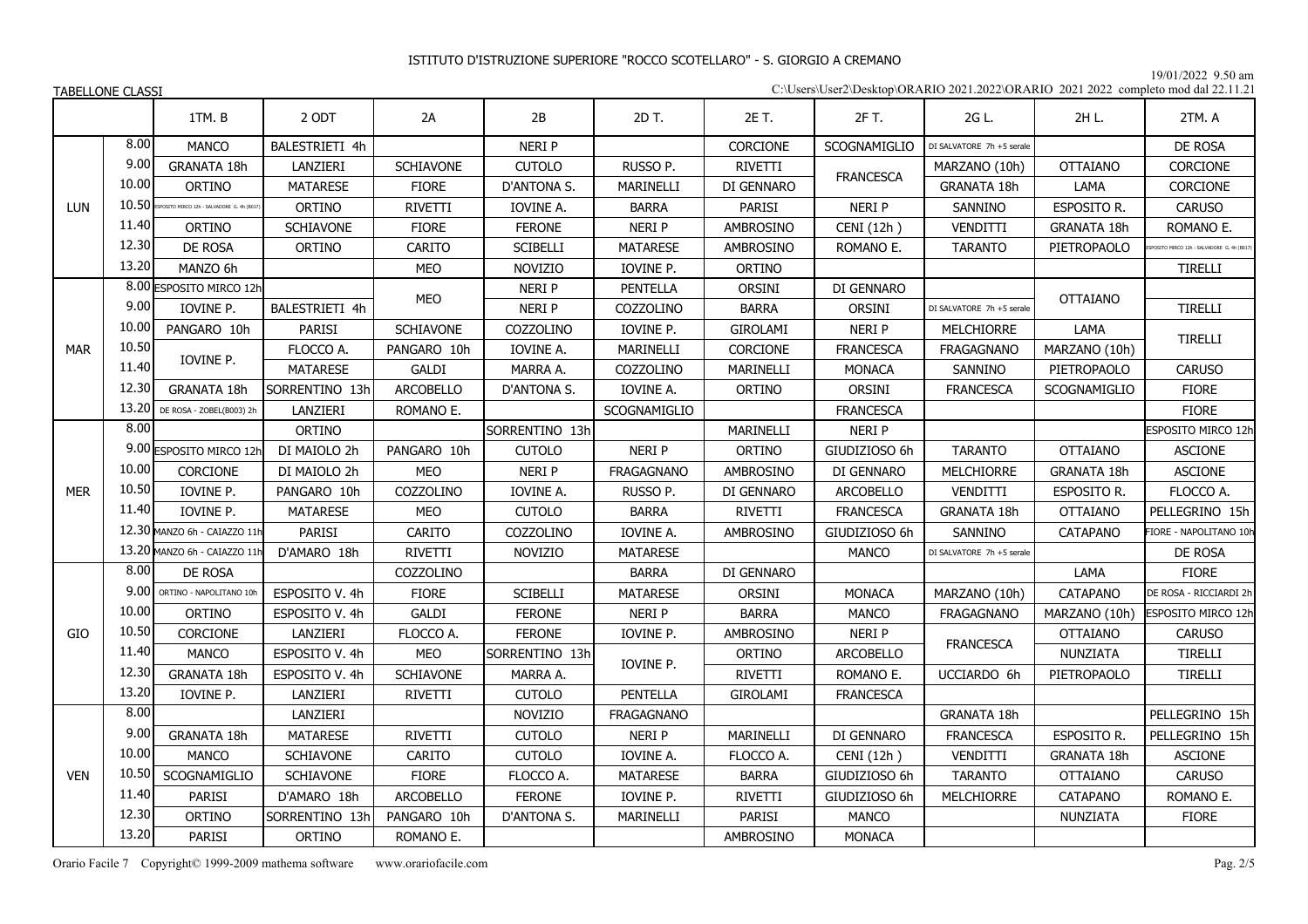19/01/2022 9.50 am

C:\Users\User2\Desktop\ORARIO 2021.2022\ORARIO 2021 2022 completo mod dal 22.11.21

|            |       | 2TM.B                                     | 3A               | 3B              | 3D T.             | 3F T                | 3G L.             | 3H L.               | 3TM. A                       | 4 A              | 4B              |
|------------|-------|-------------------------------------------|------------------|-----------------|-------------------|---------------------|-------------------|---------------------|------------------------------|------------------|-----------------|
|            | 8.00  |                                           | FLOCCO A.        |                 | GARGIULO 9h       | SALOMONE            |                   | FORMISANO P.        |                              |                  |                 |
|            | 9.00  | <b>MANCO</b>                              | RASTIELLO 9h     | <b>SCIBELLI</b> | GARGIULO 9h       | CENI(12h)           | DE MAIO           | FORMISANO P.        | PELLEGRINO 15h - FUCITO 18h  | D'AMORA          |                 |
|            | 10.00 | SPOSITO MIRCO 12h - SALVADORE G. 4h (B01) | CARITO           | <b>FERONE</b>   | <b>BARRA</b>      | CENI (12h)          | <b>FRAGAGNANO</b> | <b>OTTAIANO</b>     | PELLEGRINO 15h - FUCITO 18h  | <b>ARCOBELLO</b> | GIROLAMI        |
| LUN        | 10.50 | <b>GRANATA 18h</b>                        | FORMISANO C.     | MARRA A.        | CARFORA           | RASTIELLO 9h        | VENDITTI          | NUNZIATA            | <b>TIRELLI</b>               | <b>MARANO</b>    | D'ANTONA S.     |
|            | 11.40 | DE ROSA                                   | <b>GALLO</b>     | COPPOLA         | SCOGNAMIGLIO      | DI GENNARO          | <b>GENTILE 9h</b> | LAMA                | CAPORALE - FUCITO 18h        | D'AMORA          | MARRA A.        |
|            | 12.30 | IOVINE P.                                 | <b>GALLO</b>     | <b>COPPOLA</b>  | <b>PENTELLA</b>   | RASTIELLO 9h        | <b>MONACA</b>     | <b>GENTILE 9h</b>   | PELLEGRINO 15h               | <b>SCHIAVONE</b> | D'AMARO 18h     |
|            | 13.20 | <b>CAPORALE</b>                           | GALDI            | D'ANTONA S.     | IOVINE A.         |                     | MELCHIORRE        |                     | <b>ASCIONE</b>               |                  | <b>COPPOLA</b>  |
|            | 8.00  | <b>CORCIONE</b>                           |                  | <b>SCIBELLI</b> |                   | <b>SALOMONE</b>     |                   |                     | <b>TIRELLI</b>               |                  | <b>NOVIZIO</b>  |
|            | 9.00  | <b>CAPORALE</b>                           | <b>SCHIAVONE</b> | <b>NOVIZIO</b>  | MARINELLI         |                     | <b>MONACA</b>     | PICCOLO             | <b>PENTELLA</b>              | CARITO           | NUNZIATA        |
|            | 10.00 | <b>DE ROSA</b>                            | <b>ARCOBELLO</b> | <b>CATAPANO</b> | MARINELLI         | ROMANO E.           | UCCIARDO 6h       | <b>OTTAIANO</b>     | SABATINO 9h                  | FLOCCO A.        | D'ANTONA S.     |
| <b>MAR</b> | 10.50 | <b>PARISI</b>                             | <b>GALLO</b>     | D'ANTONA S.     |                   | <b>NOVIZIO</b>      | DE MAIO           | <b>OTTAIANO</b>     | <b>CARUSO</b>                | FORMISANO C.     | MARRA A.        |
|            | 11.40 | ORTINO                                    | FORMISANO C.     | NUNZIATA        | <b>CARFORA</b>    | <b>MANCO</b>        | <b>FRANCESCA</b>  | FORMISANO P.        | <b>ASCIONE</b>               | D'AMARO 18h      | COPPOLA         |
|            |       | 12.30 DE ROSA - ZOBEL(B003) 2h            | D'AMARO 18h      | FLOCCO A.       | <b>CARFORA</b>    | <b>SALOMONE</b>     | VENDITTI          | ESPOSITO R.         | CAPORALE - FUCITO 18h        | <b>GALLO</b>     | COPPOLA         |
|            | 13.20 | ORTINO                                    | FORMISANO C.     | MARRA A.        | <b>MATARESE</b>   | ROMANO R.           | PARISI            | <b>CATAPANO</b>     | <b>CARUSO</b>                | D'AMORA          | <b>FERONE</b>   |
|            | 8.00  |                                           | <b>GALLO</b>     |                 | <b>FRAGAGNANO</b> |                     | ROMANO R.         |                     |                              | <b>SCHIAVONE</b> |                 |
|            | 9.00  | <b>GRANATA 18h</b>                        | <b>SCHIAVONE</b> | D'ANTONA S.     | <b>BARRA</b>      | DI GENNARO          | <b>FRANCESCA</b>  | <b>GENTILE 9h</b>   | <b>CARUSO</b>                | <b>GALLO</b>     |                 |
|            | 10.00 | <b>ORTINO</b>                             | <b>GALDI</b>     | <b>SCIBELLI</b> | RUSSO P.          | <b>SCOGNAMIGLIO</b> |                   | FORMISANO P.        | <b>TIRELLI</b>               | FORMISANO C.     | <b>GIROLAMI</b> |
| <b>MER</b> | 10.50 | ORTINO - NAPOLITANO 10h                   |                  | <b>COPPOLA</b>  | GARGIULO 9h       | D'ACUNZO 9h         | DE MAIO           | LAMA                | PELLEGRINO 15h               | D'AMARO 18h      |                 |
|            | 11.40 | SCOGNAMIGLIO                              | ARCOBELLO        | CATAPANO        | <b>PENTELLA</b>   | <b>NOVIZIO</b>      | <b>MELCHIORRE</b> | PIETROPAOLO         | CAPORALE                     | FORMISANO C.     | COPPOLA         |
|            | 12.30 | IOVINE P.                                 | FORMISANO C.     | MARRA A.        | <b>MATARESE</b>   | D'ACUNZO 9h         | <b>MELCHIORRE</b> | LAMA                | CORCIONE                     | D'AMORA          | FLOCCO A.       |
|            | 13.20 |                                           | FORMISANO C.     | <b>FERONE</b>   |                   | ROMANO E.           |                   | PICCOLO             | PELLEGRINO 15h               | <b>ARCOBELLO</b> | MARRA A.        |
|            |       | 8.00 ESPOSITO MIRCO 12h                   |                  | <b>SCIBELLI</b> |                   | D'ACUNZO 9h         | <b>MONACA</b>     | CATAPANO            | <b>TIRELLI</b>               |                  | <b>NOVIZIO</b>  |
|            |       | 9.00 ESPOSITO MIRCO 12h                   | RASTIELLO 9h     | <b>NOVIZIO</b>  | MARINELLI         | <b>MANCO</b>        | <b>FRAGAGNANO</b> | ESPOSITO R.         |                              | <b>MARANO</b>    | <b>FERONE</b>   |
|            | 10.00 | IOVINE P.                                 | <b>SCHIAVONE</b> | D'AMARO 18h     | RUSSO P.          | ARCOBELLO           | <b>GENTILE 9h</b> | PIETROPAOLO         | SABATINO 9h - NAPOLITANO 10h | CARITO           | COPPOLA         |
| GIO        | 10.50 | MANCO                                     | CARITO           | <b>CATAPANO</b> | <b>FRAGAGNANO</b> | <b>NOVIZIO</b>      | PARISI            | LAMA                | <b>TIRELLI</b>               | FORMISANO C.     | MARRA A.        |
|            | 11.40 | CORCIONE                                  | CARITO           | <b>COPPOLA</b>  | PICCOLO           | ROMANO E.           | PARISI            | <b>OTTAIANO</b>     | SABATINO 9h - NAPOLITANO 10h |                  | D'AMARO 18h     |
|            | 12.30 | <b>ORTINO</b>                             | D'AMARO 18h      |                 | <b>MATARESE</b>   | SALOMONE            | VENDITTI          | NUNZIATA            | FLOCCO A.                    | <b>GALLO</b>     | D'ANTONA S.     |
|            | 13.20 | <b>GRANATA 18h</b>                        | <b>GALDI</b>     | NUNZIATA        | IOVINE A.         |                     | DE MAIO           |                     | CAPORALE - FUCITO 18h        | <b>GALLO</b>     |                 |
|            | 8.00  |                                           | <b>GALLO</b>     |                 | <b>BARRA</b>      | ROMANO R.           |                   |                     |                              | SCHIAVONE        | COPPOLA         |
|            | 9.00  | IOVINE P.                                 | <b>GALDI</b>     | <b>NOVIZIO</b>  | RUSSO P.          | SALOMONE            | ROMANO R.         | <b>SCOGNAMIGLIO</b> | <b>CARUSO</b>                | <b>GALLO</b>     | <b>GIROLAMI</b> |
|            | 10.00 | IOVINE P.                                 | <b>GALDI</b>     | <b>COPPOLA</b>  | PICCOLO           | ARCOBELLO           | <b>MELCHIORRE</b> | ESPOSITO R.         | <b>PENTELLA</b>              | D'AMORA          |                 |
| <b>VEN</b> | 10.50 | PARISI                                    | <b>GALLO</b>     | <b>SCIBELLI</b> | CARFORA           | CENI (12h)          | DE MAIO           | FORMISANO P.        | PELLEGRINO 15h - FUCITO 18h  |                  | <b>FERONE</b>   |
|            | 11.40 | <b>MANCO</b>                              | RASTIELLO 9h     |                 | <b>PENTELLA</b>   |                     | <b>FRANCESCA</b>  | LAMA                | <b>CORCIONE</b>              | <b>CARITO</b>    | <b>NOVIZIO</b>  |
|            | 12.30 | <b>GRANATA 18h</b>                        | FORMISANO C.     | <b>FERONE</b>   |                   | RASTIELLO 9h        | MELCHIORRE        | PIETROPAOLO         | CAPORALE                     | <b>MARANO</b>    | MARRA A.        |
|            | 13.20 | CAPORALE                                  |                  | D'AMARO 18h     | <b>CARFORA</b>    | <b>MANCO</b>        |                   | <b>CATAPANO</b>     | <b>ASCIONE</b>               | FORMISANO C.     | NUNZIATA        |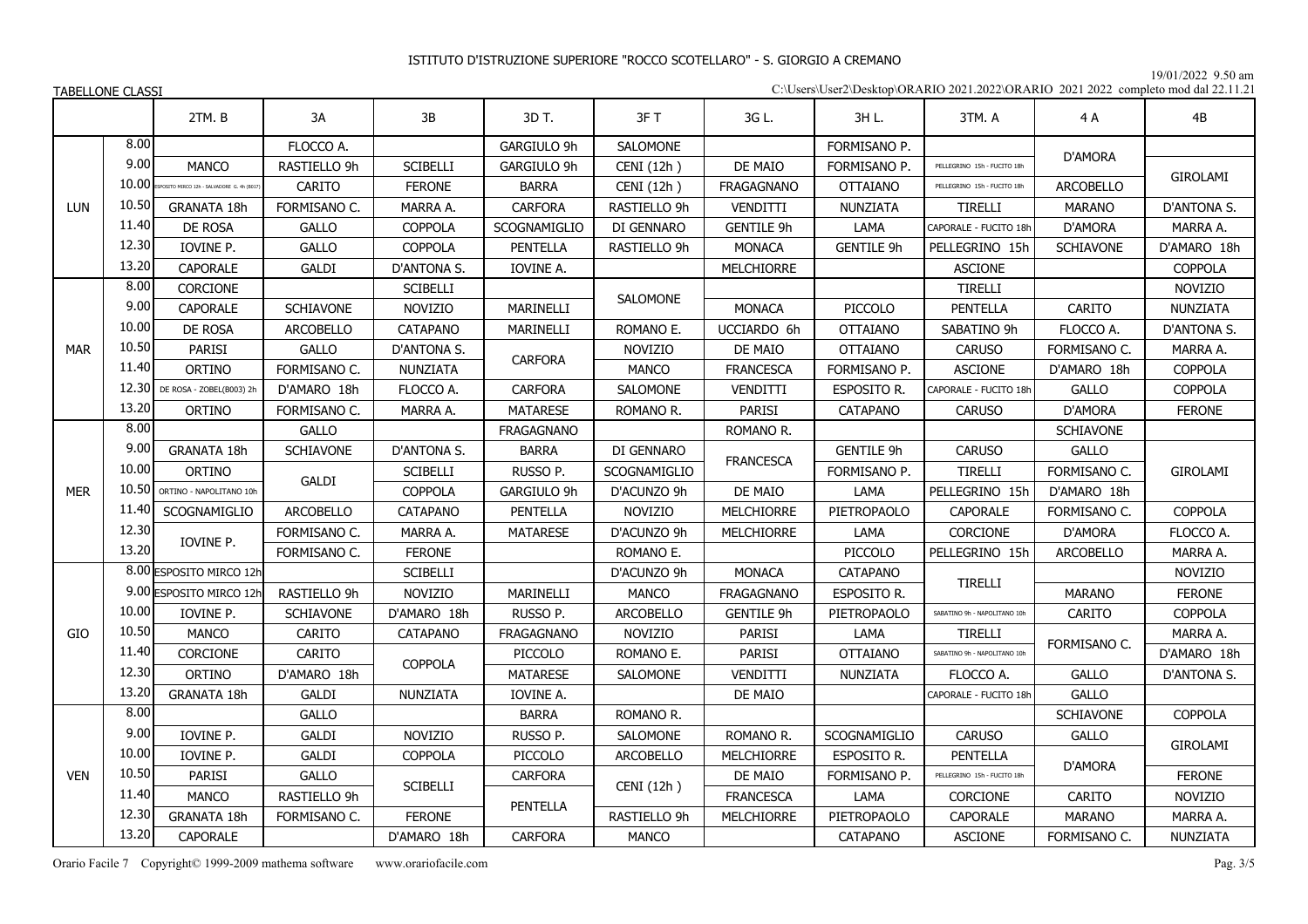19/01/2022 9.50 am

| C:\Users\User2\Desktop\ORARIO 2021.2022\ORARIO 2021 2022 completo mod dal 22.11.21 |  |
|------------------------------------------------------------------------------------|--|
|------------------------------------------------------------------------------------|--|

|            |       | 4D T.               | 4F T.            | 4G L.             | 4H L.           | 4TM. A                       | 5A                        | 5B              | 5D T.               | 5F T.            | 5G L.             |
|------------|-------|---------------------|------------------|-------------------|-----------------|------------------------------|---------------------------|-----------------|---------------------|------------------|-------------------|
|            | 8.00  | MARINELLI           |                  | <b>FRAGAGNANO</b> |                 |                              | FORMISANO C.              | <b>RIVETTI</b>  |                     | RUSSO P.         |                   |
|            | 9.00  | <b>BARRA</b>        | <b>ARCOBELLO</b> | <b>VENDITTI</b>   | LAMA            | PENTELLA - CAIAZZO 11        | FORMISANO C.              | D'ANTONA S.     | <b>CARITO</b>       |                  | ROMANO R.         |
|            | 10.00 | <b>SCIBELLI</b>     | RASTIELLO 9h     | <b>AULISIO</b>    | ESPOSITO R.     | <b>ASCIONE</b>               | SCHIAVONE                 | MARRA A.        | RUSSO P.            | <b>SALOMONE</b>  | DE MAIO           |
| LUN        | 10.50 | RUSSO P.            | SALOMONE         | DE MAIO           | <b>OTTAIANO</b> | PELLEGRINO 15h - FUCITO 18h  | D'AMORA - CAIAZZO 11h     |                 | <b>SCIBELLI</b>     | PIETROPAOLO      | <b>FRANCESCA</b>  |
|            | 11.40 | <b>FRAGAGNANO</b>   | <b>SALOMONE</b>  | MELCHIORRE        | CATAPANO        | <b>TIRELLI</b>               | D'AMARO 18h - CAIAZZO 11h | <b>GIROLAMI</b> | <b>MATARESE</b>     | PICCOLO          | SANNINO           |
|            | 12.30 |                     | CENI (12h)       | ROMANO R.         | LAMA            | <b>TIRELLI</b>               | <b>MARANO</b>             | <b>NOVIZIO</b>  | ESPOSITO R.         | <b>GALDI</b>     | <b>MELCHIORRE</b> |
|            | 13.20 | CARFORA             | CENI (12h)       |                   | PIETROPAOLO     | PELLEGRINO 15h               | <b>GALLO</b>              |                 | PICCOLO             | <b>MARANO</b>    | <b>TARANTO</b>    |
|            | 8.00  |                     | D'ACUNZO 9h      |                   | LAMA            |                              | SCHIAVONE                 |                 | RUSSO P.            |                  | UCCIARDO 6h       |
|            | 9.00  | <b>SCIBELLI</b>     | D'ACUNZO 9h      | UCCIARDO 6h       | FORMISANO P.    | CORCIONE                     | D'AMORA                   | RIVETTI         | <b>CARFORA</b>      | DI GENNARO       | <b>MELCHIORRE</b> |
|            | 10.00 | <b>RIVETTI</b>      | ROMANO R.        | SANNINO           | ESPOSITO R.     | CAPORALE - FUCITO 18h        | D'AMORA                   | <b>COPPOLA</b>  | PICCOLO             | RUSSO P.         | <b>FRAGAGNANO</b> |
| <b>MAR</b> | 10.50 | PICCOLO             | DI GENNARO       | <b>MONACA</b>     | NUNZIATA        | SABATINO 9h - NAPOLITANO 10h | D'AMORA                   |                 | ESPOSITO R.         | SALOMONE         | <b>MELCHIORRE</b> |
|            | 11.40 | <b>FRAGAGNANO</b>   | <b>PARISI</b>    | <b>MELCHIORRE</b> | PICCOLO         | SABATINO 9h - NAPOLITANO 10h | <b>GALLO</b>              | <b>GIROLAMI</b> | <b>SCOGNAMIGLIO</b> | SALOMONE         | DE MAIO           |
|            | 12.30 | GARGIULO 9h         | <b>MANCO</b>     | DE MAIO           | <b>CATAPANO</b> | <b>CARUSO</b>                | FORMISANO C.              |                 | <b>FRAGAGNANO</b>   | <b>MONACA</b>    | SANNINO           |
|            | 13.20 | GARGIULO 9h         | <b>MANCO</b>     | DE MAIO           |                 | <b>ASCIONE</b>               | D'AMARO 18h               | <b>COPPOLA</b>  | <b>CARFORA</b>      | <b>MARANO</b>    | VENDITTI          |
|            | 8.00  | GARGIULO 9h         |                  | <b>GENTILE 9h</b> |                 | <b>TIRELLI</b>               |                           | D'ANTONA S.     |                     |                  |                   |
|            | 9.00  | RUSSO P.            | GARGIULO 9h      | <b>AULISIO</b>    | FORMISANO P.    |                              | FORMISANO C.              | <b>COPPOLA</b>  | <b>SCIBELLI</b>     | GALDI            | ROMANO R.         |
|            | 10.00 | <b>BARRA</b>        | GARGIULO 9h      | <b>AULISIO</b>    | LAMA            | PELLEGRINO 15h - FUCITO 18h  | <b>MARANO</b>             | <b>COPPOLA</b>  | MARINELLI           | PIETROPAOLO      | <b>GENTILE 9h</b> |
| <b>MER</b> | 10.50 | MARINELLI           | SCOGNAMIGLIO     | <b>MELCHIORRE</b> | <b>OTTAIANO</b> | <b>CAPORALE</b>              | NUNZIATA                  | MARRA A.        | <b>FRAGAGNANO</b>   | PICCOLO          | <b>FRANCESCA</b>  |
|            | 11.40 | IOVINE A.           | <b>MANCO</b>     | <b>VENDITTI</b>   | CAPASSO 3h      | <b>CORCIONE</b>              | D'AMARO 18h - CAIAZZO 11h | MARRA A.        | <b>CARFORA</b>      | <b>SALOMONE</b>  | DE MAIO           |
|            | 12.30 | <b>RIVETTI</b>      | <b>SALOMONE</b>  | <b>MONACA</b>     | PIETROPAOLO     | PELLEGRINO 15h               | D'AMARO 18h               | <b>NOVIZIO</b>  | <b>CARFORA</b>      | <b>ARCOBELLO</b> | VENDITTI          |
|            | 13.20 | CARFORA             | <b>PARISI</b>    | SANNINO           | CAPASSO 3h      |                              | D'AMORA                   | NUNZIATA        | <b>CARITO</b>       | <b>MONACA</b>    | <b>TARANTO</b>    |
|            | 8.00  |                     | ROMANO R.        |                   | ESPOSITO R.     |                              |                           |                 | MARINELLI           |                  | <b>MELCHIORRE</b> |
|            | 9.00  | <b>SCOGNAMIGLIO</b> | DI GENNARO       | <b>AULISIO</b>    | LAMA            | <b>CARUSO</b>                | D'AMARO 18h               | FLOCCO A.       | RUSSO P.            | D'ACUNZO 9h      | <b>MELCHIORRE</b> |
|            | 10.00 | <b>SCIBELLI</b>     | RASTIELLO 9h     | MELCHIORRE        | CATAPANO        | <b>ASCIONE</b>               | FLOCCO A.                 | NUNZIATA        | <b>MATARESE</b>     | D'ACUNZO 9h      | DE MAIO           |
| GIO        | 10.50 |                     | ARCOBELLO        | <b>GENTILE 9h</b> | FORMISANO P.    | <b>PENTELLA</b>              | GALLO                     | COPPOLA         | MATARESE            | PIETROPAOLO      | <b>VENDITTI</b>   |
|            | 11.40 | CARFORA             | SALOMONE         | DE MAIO           | FORMISANO P.    | CAPORALE - FUCITO 18h        | <b>SCHIAVONE</b>          | <b>GIROLAMI</b> | IOVINE A.           | DI GENNARO       | <b>GENTILE 9h</b> |
|            | 12.30 | IOVINE A.           | GARGIULO 9h      |                   | PICCOLO         | <b>CARUSO</b>                | FORMISANO C.              |                 | CARFORA             | SCOGNAMIGLIO     | <b>FRANCESCA</b>  |
|            | 13.20 | PICCOLO             | <b>PARISI</b>    |                   |                 | SABATINO 9h                  |                           | MARRA A.        | <b>CARFORA</b>      | <b>MARANO</b>    |                   |
|            | 8.00  | RUSSO P.            |                  | VENDITTI          |                 | TIRELLI                      |                           | <b>GIROLAMI</b> |                     | GALDI            |                   |
|            | 9.00  | <b>BARRA</b>        | CENI (12h)       | MELCHIORRE        | FORMISANO P.    | FLOCCO A.                    | D'AMORA                   | <b>COPPOLA</b>  | CARITO              | D'ACUNZO 9h      | <b>FRAGAGNANO</b> |
|            | 10.00 | RIVETTI             | D'ACUNZO 9h      | <b>FRAGAGNANO</b> | SCOGNAMIGLIO    | <b>TIRELLI</b>               | <b>GALLO</b>              | MARRA A.        | MARINELLI           | <b>SALOMONE</b>  | <b>FRANCESCA</b>  |
| <b>VEN</b> | 10.50 | MARINELLI           | <b>SALOMONE</b>  | ROMANO R.         | PIETROPAOLO     | <b>CAPORALE</b>              | NUNZIATA                  | <b>NOVIZIO</b>  | IOVINE A.           | <b>MONACA</b>    | SANNINO           |
|            | 11.40 | <b>CARFORA</b>      |                  | SANNINO           | <b>NUNZIATA</b> | <b>CARUSO</b>                | D'AMORA                   | MARRA A.        | ESPOSITO R.         | RUSSO P.         | <b>TARANTO</b>    |
|            | 12.30 | <b>CARFORA</b>      | CENI (12h)       | <b>MONACA</b>     | <b>OTTAIANO</b> | PELLEGRINO 15h - FUCITO 18h  | <b>GALLO</b>              | <b>RIVETTI</b>  | <b>SCIBELLI</b>     | <b>ARCOBELLO</b> | DE MAIO           |
|            | 13.20 |                     | RASTIELLO 9h     |                   | <b>OTTAIANO</b> | PELLEGRINO 15h               | <b>MARANO</b>             | D'ANTONA S.     |                     |                  |                   |